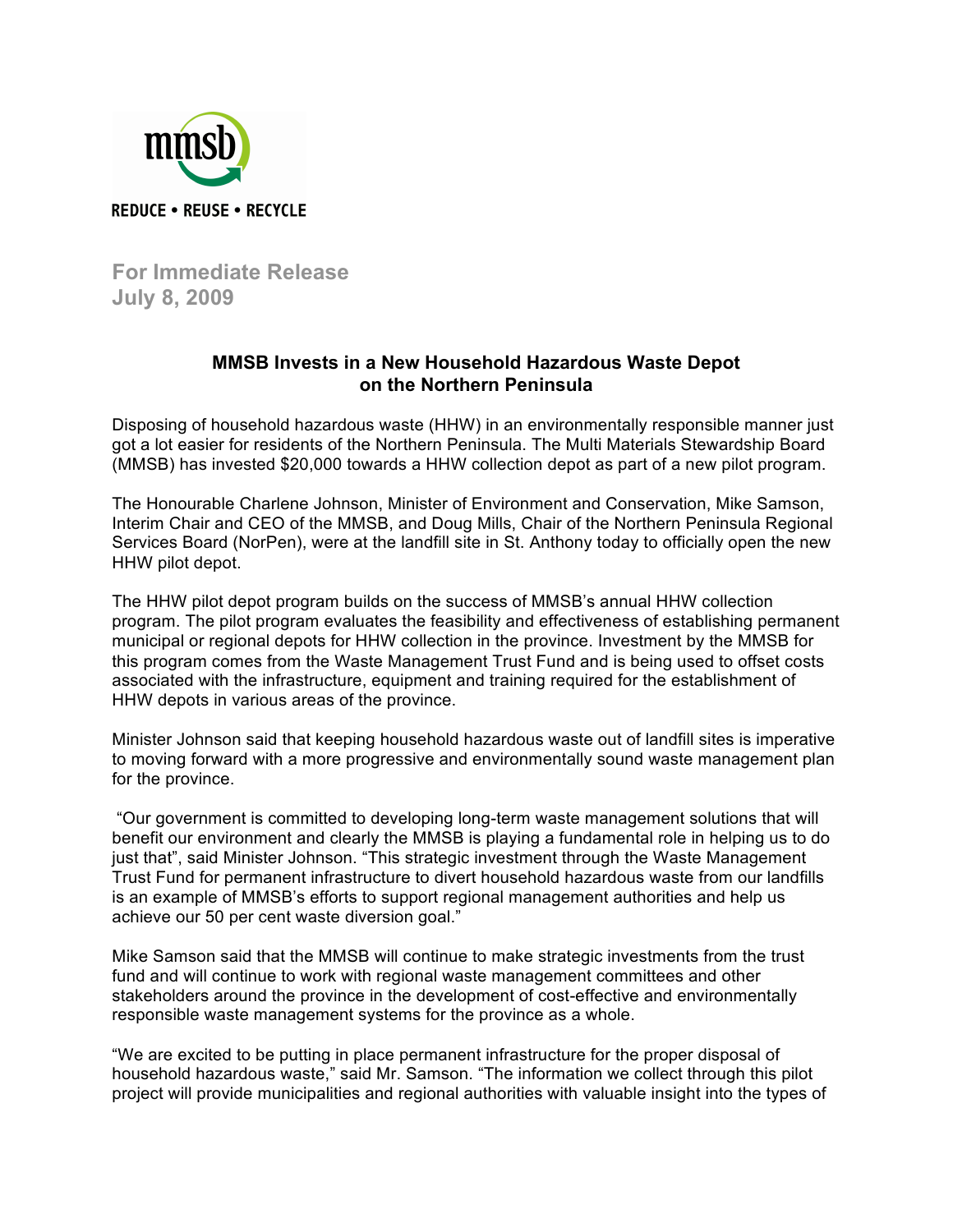collection programs that they can implement to meet and exceed the goals of the Provincial Solid Waste Management Strategy."

"I would like to extend a big thank you to the MMSB for funding the household hazardous waste depot," said Mr. Mills, Chair of NorPen. "The depot will provide residents the opportunity to dispose of their household hazardous material in a safe and environmentally friendly way. We look forward to the continued support and expertise from the MMSB as we continue to develop and implement an action plan for solid waste management for the Northern Peninsula."

The new HHW pilot depot for the Northern Peninsula will serve residents of North Boat Harbour to Goose Cove, Main Brook to Englee, and Eddies Cove East to Castor River South. Residents can drop off their HHW materials free-of-charge from Monday to Friday between 8:00 am and 5:00 pm. In addition, to meet the disposal needs of residents in Main Brook to Englee, and Eddies Cove East to Castor River South, NorPen will operate mobile collection services throughout the course of the year.

"I am pleased with the funding announcement by the Department of Environment and Conservation for the establishment of a Household Hazardous Waste collection depot in St. Anthony," said the Honourable Trevor Taylor, MHA for the Straits and White Bay North. "The depot will provide a great service to the residents of the region. Keeping these contaminants out of our waste disposal sites will help ensure a safe, healthy environment for our families. I would also like to congratulate NorPen for the leadership role they have taken in bringing a regional approach to waste management and other services on the Northern Peninsula."

HHW that will be collected through the HHW Pilot Depot Program includes a variety of products, such as oil paints, solvents, acids, cleaners, pesticides, products with heavy metals, and pharmaceuticals.

MMSB has delivered the HHW Collection Program since 1998 and to date has diverted over 749,000 litres of HHW materials from Newfoundland and Labrador's waste disposal sites. The 2009 Collection Program is in full swing with 10 events already taken place and this year's program is shaping up to be another banner year – both participation and the volume of materials collected and diverted through the program are up over last year. Final numbers will be available when the program wraps up in the fall.

MMSB is a provincial Crown agency that reports to the Minister of Environment and Conservation. Its mandate is to support progressive waste management practices in the province, with a particular focus on waste diversion, recycling and public education, in order to ensure a clean and healthy environment throughout Newfoundland and Labrador.

- 30 -

Media contacts:

Cara Pike Tina Coffey 709-757-3696, 689-4795 709-729-5783, 728-8650 cpike@mmsb.nl.ca tcoffey@gov.nl.ca

Director of Communications Public Relations Consultant MMSB Department of Environment and Conservation